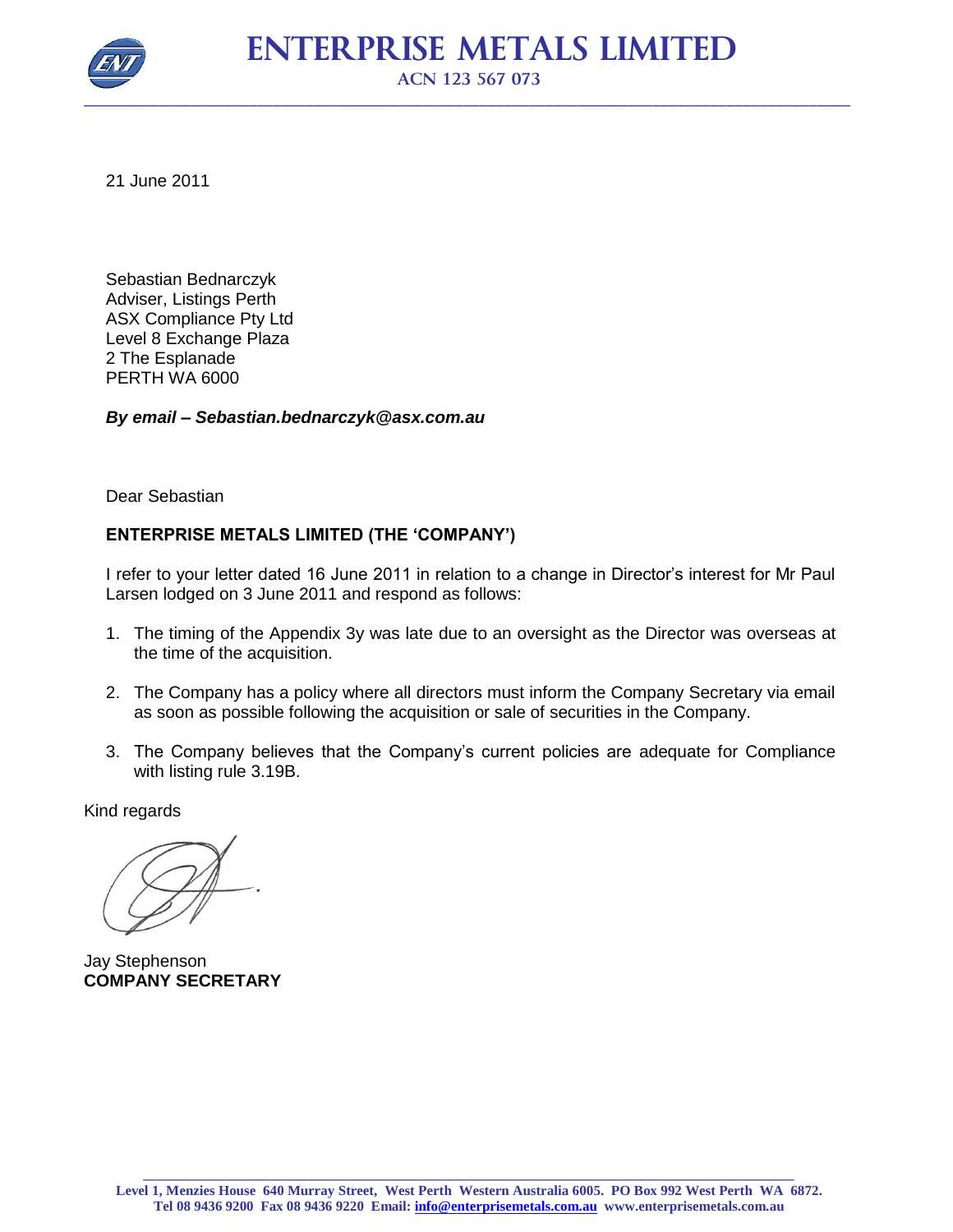

ASX Compliance Pty Limited ABN 26 087 780 489 Level 8 Exchange Plaza 2 The Esplanade PERTH WA 6000

GPO Box D187 PERTH WA 6840

Telephone 61 8 9224 0000 Facsimile 61 8 9221 2020 www.asx.com.au

16 June 2011

Jay Stephenson Company Secretary Enterprise Metals Limited 640 Murray Street WEST PERTH WA 6005

*By Email: jay@wolfstargroup.com.au*

Dear Jay,

## **Enterprise Metals Limited (the "Company**")

We refer to the following;

- 1. The Appendix 3Y lodged by the Company with ASX on 3 June 2011 for Paul Larsen (the "Director's Notice");
- 2. Listing rule 3.19A which requires an entity to tell ASX the following:
	- 3.19A.1 *The notifiable interests of a director of the entity (or in the case of a trust, a director of the responsible entity of the trust) at the following times.* 
		- *On the date that the entity is admitted to the official list.*
		- *On the date that a director is appointed.*

*The entity must complete Appendix 3X and give it to ASX no more than 5 business days after the entity's admission or a director's appointment.* 

- 3.19A.2 *A change to a notifiable interest of a director of the entity (or in the case of a trust, a director of the responsible entity of the trust) including whether the change occurred during a closed period where prior written clearance was required and, if so, whether prior written clearance was provided. The entity must complete Appendix 3Y and give it to ASX no more than 5 business days after the change occurs.*
- 3.19A.3 *The notifiable interests of a director of the entity (or in the case of a trust, a director of the responsible entity of the trust) at the date that the director ceases to be a director. The entity must complete Appendix 3Z and give it to ASX no more than 5 business days after the director ceases to be a director.*
- 3. Listing rule 3.19B which states as follows.

*An entity must make such arrangements as are necessary with a director of the entity (or in the case of a trust, a director of the responsible entity of the trust) to ensure that the director discloses to the entity all the information required by the entity to give ASX completed*